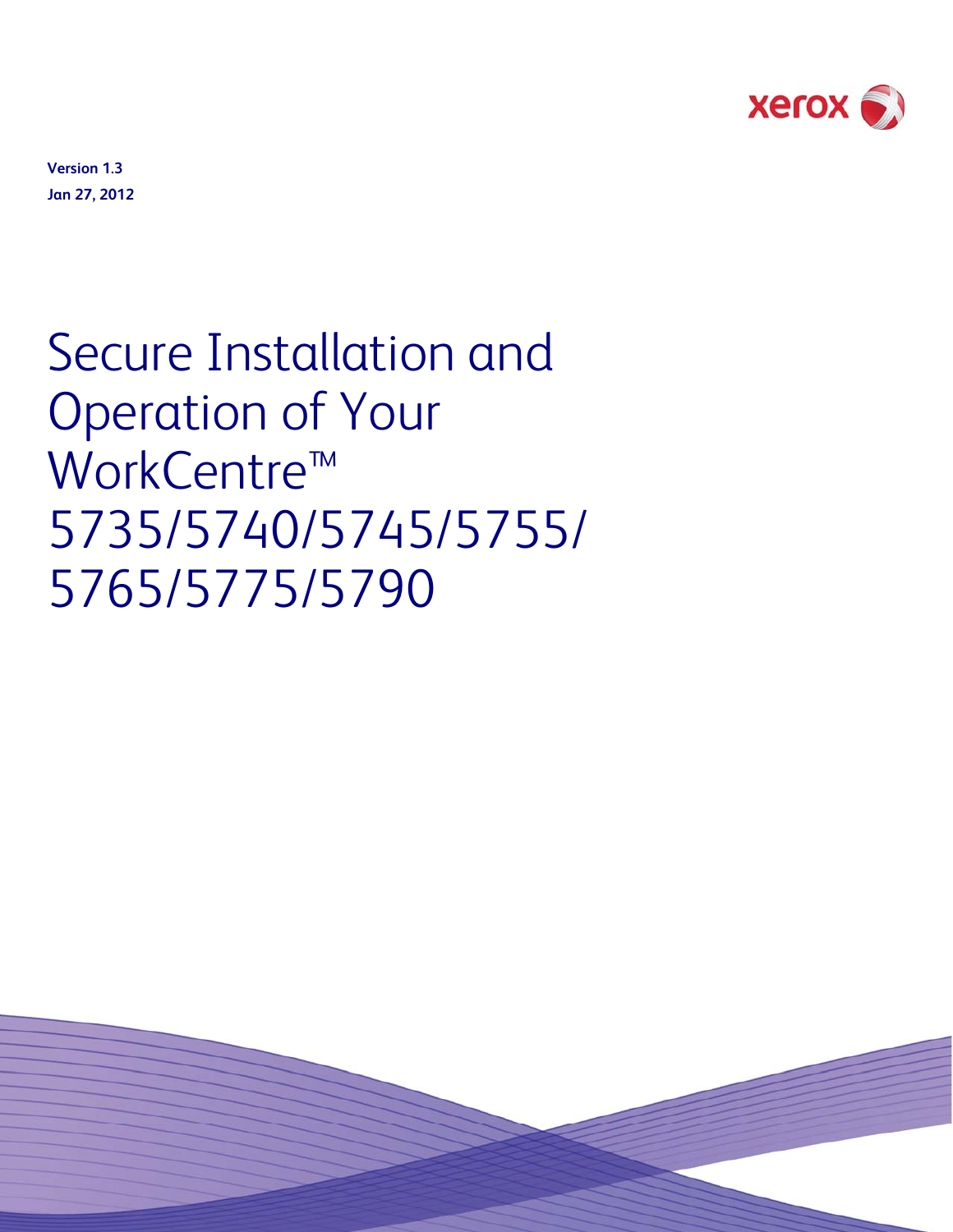# Secure Installation and Operation of Your WorkCentre™ 5735/5740/5745/5755/5765/5775/5790

# **Purpose and Audience**

This document provides information on secure installation and operation. All customers, but particularly those concerned with secure installation and operation of these machines, should follow these guidelines.

#### **Overview**

This document lists some important customer information and guidelines that will ensure that your device is operated and maintained in a secure manner.

#### **Background**

These systems are Common Criteria certified. The information provided here is consistent with the security functional claims made in the Security Target. The Security Target will be available from the Common Criteria Certified Product website [\(http://www.commoncriteriaportal.org/products.html\)](http://www.commoncriteriaportal.org/products.html) list of evaluated products, from the Xerox security website (http://www.xerox.com/information-security/common-criteria-certified/enus.html ) or from your Xerox representative.

1. Please follow the guidelines below for secure installation, setup and operation of the evaluated configuration:

- a). The security functions in the evaluated configuration that should be set up by the System Administrator are:
	- Immediate Image Overwrite<br>• On Demand Image Overwrite
	- On Demand Image Overwrite
	- Disk Encryption
	- FIPS 140-2 Encryption
	- IP Filtering
	- Audit Log
	- **SSL**

È,

- SNMPv3
- IPSec
- Local, Remote or Smart Card Authentication
- Local Authorization and Personalization
- 802.1x Device Authentication
- Session Inactivity Timeout
- Hold All Jobs

System Administrator login is required when accessing the security features via the Web User Interface (Web UI) or when implementing the guidelines and recommendations specified in this document. To log in to the Web UI as an authenticated System Administrator, follow the instructions under "Accessing Internet Services as System Administrator" located on page  $24$  in the System Administration Guide (SAG)<sup>[1](#page-1-0)</sup>.

To log in to the Local User Interface (Local UI) as an authenticated System Administrator, follow the "Access Tools Pathway as a System Administrator" instructions located on page 18 in the SAG.

Follow the instructions located in the SAG in Chapter 8, Security to set up these security functions except as noted in the items below. Note that whenever the SAG requires that the System Administrator provide an IPv4 address, IPv6 address or port number the values should be those that pertain to the particular device being configured.

b). The following services are also considered part of the evaluated configuration and should be enabled when needed by the System Administrator - Copy, Embedded Fax, Fax Forwarding on Receive (for Embedded Faxes), Scan to E-mail, Workflow Scanning, Scan to Mailbox, Internet Fax, and ID Card Copy.

Secure acceptance, once device delivery and installation is completed, should be done by:

- Printing out a Configuration Report by following the instructions located in the [SAG](http://www.support.xerox.com/support/workcentre-5735-5740-5745-5755/file-redirect/enus.html?operatingSystem=win7&fileLanguage=en&contentId=110561) in the **Print a Configuration Report** section on page 18.
- Comparing the software/firmware versions listed on the Configuration Report with the Evaluated Software/Firmware versions listed in Table 2 of the Xerox WorkCentre™ 5735/5740/5745/5755/5765/5775/5790 Security Target, Version 1.0 and make sure that they are the same in all cases.
- c). Change the Administrator password as soon as possible. Reset the Tools password periodically.

 (1) Set the Administrator password to a minimum length of eight alphanumeric characters, (2) change the Administrator password once a month and (3) ensure that all passwords are strong passwords (e.g., passwords use a combination of alphanumeric and non-alphanumeric characters; passwords don't use common names or phrases, etc.).

<span id="page-1-0"></span> $^1$ Xerox $^\circ$  WorkCentre $^\circ$  5735/5740/5745/5755/5765/5775/5790 System Administrator Guide, Version 2.0, December 2010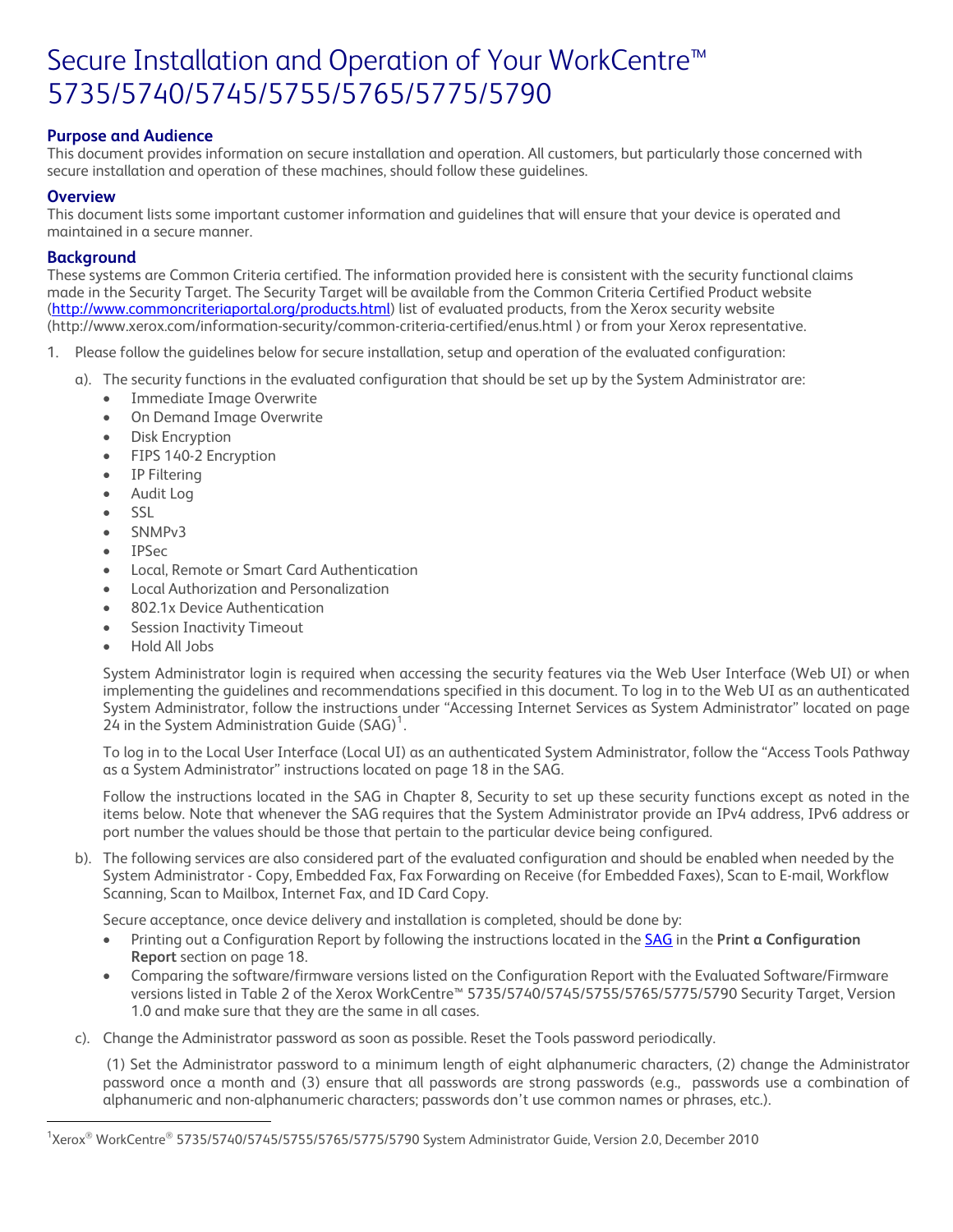For directions on how to change the Tools password, follow the "Changing the System Administrator Password" instructions on page 24 in the [SAG](http://www.support.xerox.com/support/workcentre-5735-5740-5745-5755/file-redirect/enus.html?operatingSystem=win7&fileLanguage=en&contentId=110561).

d). The System Administrator should establish or ensure that unique user accounts are established with appropriate privileges for all users who require access to the device, that no 'Guest' users are allowed to access any services on the device and that local usernames established on the device match domain names and both map to the same individual. Follow the "User Information Database" instructions starting on page 173 in the SAG to set up local user accounts on the device.

The System Administrator should also ensure that authentication passwords for unique user accounts established for users should be set to a minimum length of 8 (alphanumeric) characters unless applicable internal procedures require a minimum password of a greater length. The 'Maximum Length' can be set to any value between 8 and 63 (alphanumeric) characters consistent with the same internal procedures.

Follow the "Password Settings" instructions on page 175 in the SAG to set the minimum and maximum user authentication password lengths.

- e). Xerox recommends the following passcodes be changed on a regular basis, chosen to be as random as possible and set to the indicated minimum lengths:
	- Smart Card or CAC passcode 8 characters (alphanumeric)
	- Secure Print passcode 6 digits
	- Scan To Mailbox password 8 characters (alphanumeric)
- f). In the evaluated configuration the ability to delete a job should be set to 'System Administrators Only' if set from the Local UI or 'Administrators Only' if set from the WebUI. Follow the instructions for "Job Operation Rights" starting on page 38 of the SAG from the Local UI or for "Job Management" on page 38 of the SAG from the WebUI.

For establishing network (remote) authentication access to network accounts follow the **Authentication Configuration (Network Authentication)** section starting on page 157 of the SAG. Follow the instructions located in the **Configuring the Smart Card** section starting on page [2](#page-2-0)0 and in the **Using the Smart Card** section on page 34 in the CAC Guide<sup>2</sup> to set up user authentication via a Smart Card and to use the Smart Card, respectively.

The device System Administrator should be aware of situations in which a normal device user has admin privileges on the network authentication server. While permissible in certain customer environments, this arrangement could create the opportunity for authentication bypass at the devices. The device System Administrator should be diligent in monitoring the audit log for unauthorized configuration changes.

- g). In the evaluated configuration the System Administrator should ensure that all pathways and services are 'Locked' so that they can be accessed only by authenticated users. Follow the instructions in the 'To set Authentication to control access to individual services' steps included in the discussion of each Authentication Configuration method starting on page 158 of the SAG to lock all pathways and services.
- h). All print, copy, workflow scan, scan to email, Internet Fax, LANFax and Embedded Fax jobs (both send and receive) are temporarily stored on the hard disk drive. For customers concerned about these document files stored on the hard disk drive the Immediate Image Overwrite and On Demand Image Overwrite security features, which comes installed on the device, must be properly configured and enabled. Two forms of On Demand Image Overwrite are manually invoked – a Standard On Demand Image Overwrite that will overwrite all image data except data stored by the Reprint Save Job feature, data stored in Scan to Mailbox folders and data stored in Embedded Fax dial directories and mailboxes and a Full On Demand Image Overwrite that will overwrite all image data including data stored by the Reprint Save Job feature, data stored in Scan to Mailbox folders and data stored in Embedded Fax dial directories and mailboxes. Note that the Reprint Saved Jobs feature and Embedded Fax mailboxes are not part of the evaluated configuration.

Please follow the "On Demand Overwrite" instructions starting on page 195 in the SAG for proper setup and initiation of a Standard or Full On Demand Image Overwrite from either the Local UI or the Web UI. The System Administrator also has the option of scheduling either a Standard or Full On Demand Image Overwrite from the Web UI. Follow the "To Schedule On Demand Overwrite" instructions on page 197 in the SAG to schedule an On Demand Image Overwrite.

To enable Immediate Image Overwrite from the control panel, follow the instructions under 'To Enable or Disable Immediate Image Overwrite' on page 200 of the SAG.

Notes:

È,

• Immediate Image Overwrite of a delayed print job will not occur until after the machine has printed the job.

<span id="page-2-0"></span><sup>2</sup> Xerox®Smart Card Installation Guide Xerox® WorkCentre 5632/5638/ 5655/5665/5675/5687 Xerox® WorkCentre

<sup>5735/5740/5745/5755/5765/5775/5790</sup> Xerox® WorkCentre 5135/5150 Xerox® WorkCentre 5030/5050 (software version 05.004.xx.xxx), Version 6.0, 06/11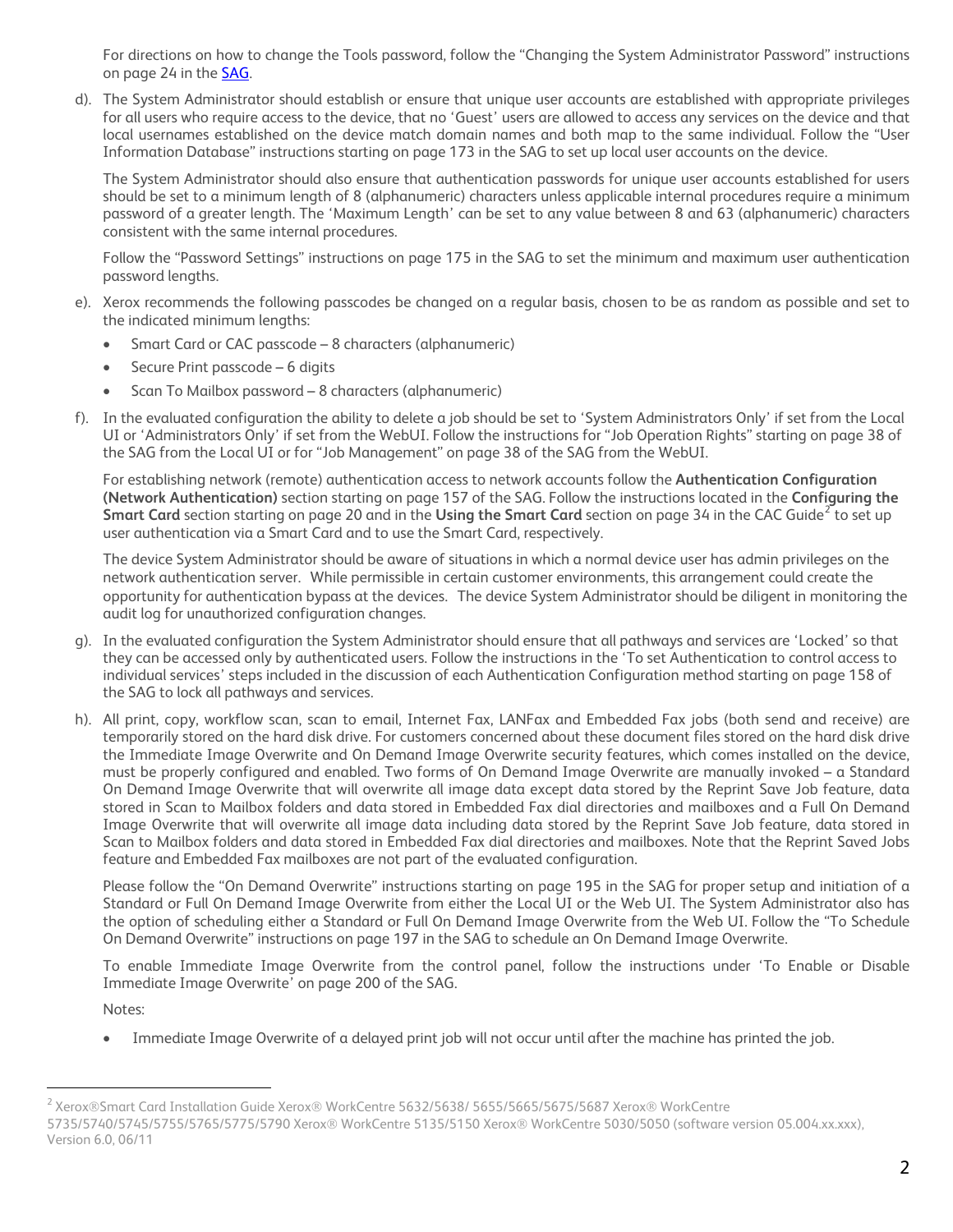- If an Immediate Image Overwrite fails, an error message will appear at the top of the screen indicating that there is an Immediate Image Overwrite error and that an On Demand Image Overwrite should be run. This error message will persist until an On Demand Image overwrite is initiated by the System Administrator.
- If there is a power failure or system crash while a workflow scan job is being processed, an Immediate Overwrite of the residual data will occur upon job recovery. However, the workflow scan job may not appear in the Completed Job Log.
- If there is a power failure or system crash of the network controller while processing a print job, residual data might still reside on the Network Controller hard drive. The System Administrator should immediately invoke an On Demand Image Overwrite once the machine has been restored.
- Once an On Demand Image Overwrite has been initiated by the System Administrator from either the Local UI or Web UI it can not be aborted by the System Administrator.
- Before invoking an On Demand Image Overwrite verify that:
	- There are no active or pending print or scan jobs.
	- There are no new or unaccounted for Dynamic Loadable Modules (DLMs) or other software running on the machine.
	- There are no active processes that access the network controller hard disk.
	- No user is logged into a session via telnet, network accounting, Xerox Standard Accounting, or the internal auditron, or into a session accessing a directory on the network controller hard disk.
	- After a power on of the machine all subsystems must be properly synced and, if printing of Configuration Reports is enabled on the device, the Configuration Report must have printed.
	- For any previously initiated On Demand Image Overwrite request the confirmation sheet must have printed.
	- The Embedded Fax card must have the correct software version and must be properly configured.
- When invoked from the Web UI the status of the completed On Demand Image Overwrite will not appear on the Local UI but can be ascertained from the On Demand Overwrite Confirmation Report that is printed after the Network Controller reboots.
- If an On Demand Image Overwrite fails to complete because of an error or system crash, a system reboot or software reset should be initiated by the System Administrator from either the Local UI or the Web UI and be allowed to complete; otherwise, the Local UI may become unavailable. If the Local UI does become unavailable the machine will have to be powered off and then powered on again to allow the system to properly resynchronize. Once the system reboots or software reset has completed the System Administrator should immediately perform another On Demand Image Overwrite.
- If there is a failure in the hard disk drive a message recommending that an On Demand Image Overwrite be run will appear on the Local UI screen. The System Administrator should immediately perform the requested On Demand Image Overwrite.
- The time shown on the On Demand Overwrite progress screen displayed on the Local UI may not reflect Daylight Savings Time.
- If an On Demand Image Overwrite is successfully completed, the completion (finish) time shown on the printed On Demand Overwrite Confirmation Report will be the time that the system shuts down.
- The System Administrator should perform an On Demand Image Overwrite immediately before the device is decommissioned, returned, sold or disposed of.
- i). These systems support the use of SSLv2.0, SSLv3.0, RC4 and MD5. However, customers are advised to set the crypto policy of their clients to request either SSLv3.1 or TLSv1.0 and to disallow the use of RC4 and MD5. Security functions in the evaluated configuration make use of cryptographic ciphers listed in Section 6.3.3 and its subsections of the Security Target. The cryptographic module supports additional ciphers that may be called by other unevaluated functions.
- j). For SSL to work properly the machine must be assigned a valid, fully qualified machine name and domain. To set the machine host and domain names follow the instructions in the **Configure IP Settings Using Internet Services** section for setting the host name and domain name for **IPv4** on page 96 or for setting the domain name for **IPv6** on page 97 of the SAG, depending on which IP protocol is to be used.
- k). When utilizing Secure Sockets Layer (SSL):
	- a). For the purposes of the evaluation, the maximum validity of digital certificates was set to 180 days.
	- b). If a self-signed certificate is to be used the generic Xerox root CA certificate should be downloaded from the device and installed in the certificate store of the user's browser.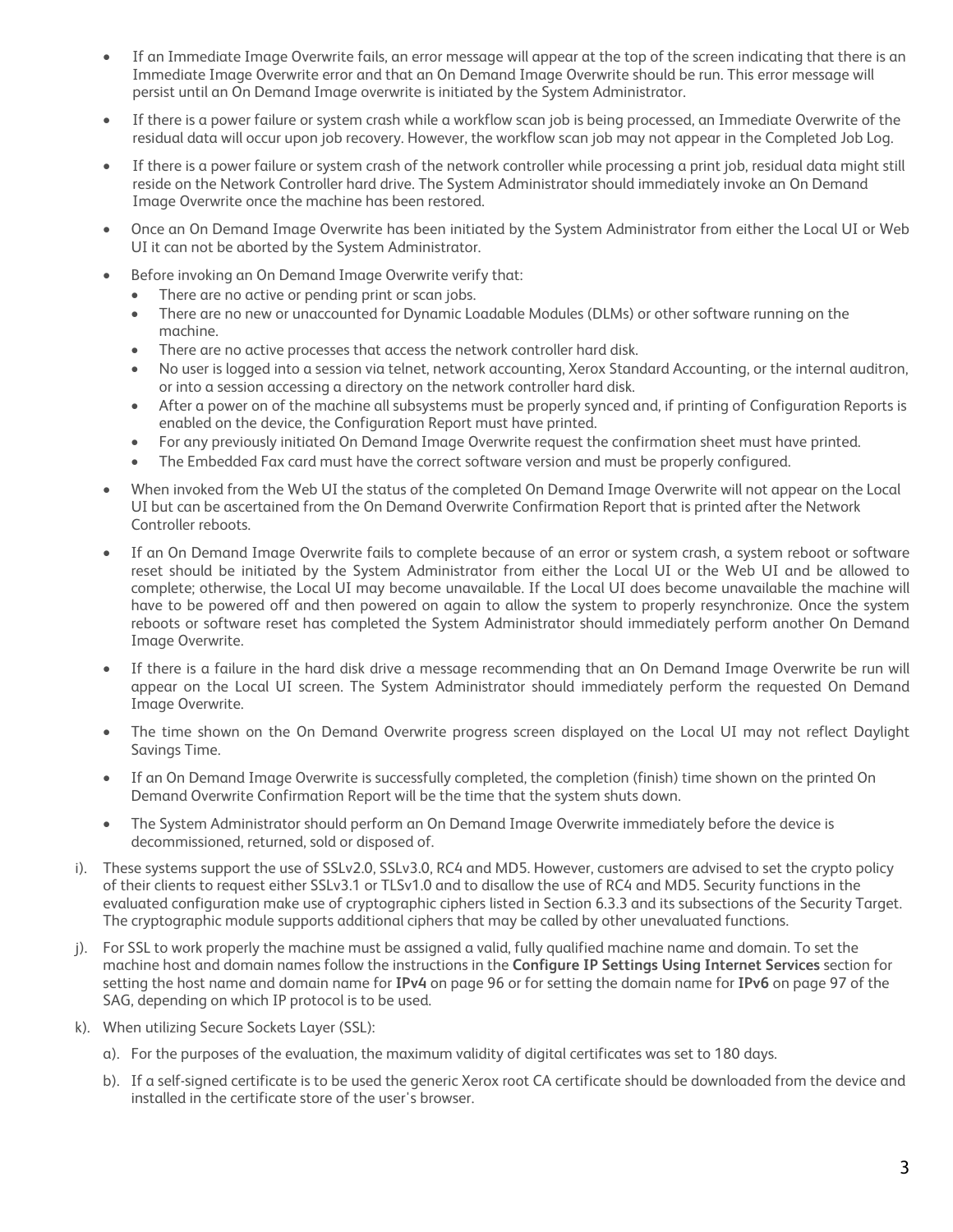- l). To enable HTTPS (SSL) follow the instructions for setting up **Secure HTTP (SSL)** in the **Configure HTTP** section on page 122 of the SAG. Before setting up **Secure HTTP (SSL)** follow the "Security Certificate Management" instructions starting on page 179 of the SAG to install on the device either a self-signed digital certificate or a digital certificate signed by a Certificate Authority (CA).
- m). When utilizing Secure Sockets Layer (SSL) for secure scanning:
	- SSL should be enabled and used for secure transmission of scan jobs.
	- When storing scanned images to a remote repository using an https connection, a Trusted Certificate Authority certificate should be uploaded to the device so the device can verify the certificate provided by the remote repository.
	- When an SSL certificate for a remote SSL repository fails its validation checks the associated scan job will be deleted and not transferred to the remote SSL repository. The System Administrator should be aware that in this case the job status reported in the Completed Job Log for this job will read: "Job could not be sent as a connection to the server could not be established".
- n). To be consistent with the evaluated configuration, the HTTPS protocol should be used to send scan jobs to a remote IT product.
- o). To be consistent with the evaluated configuration, protocol choices for remote authentication should be limited to [**Kerberos (Solaris)**], [**Kerberos (Windows 2000/2003)**] or [**LDAP**]. The device supports other protocol options. Choose the protocol option that best suits your needs.

In the case of LDAP/LDAPS the System Administrator should ensure that SSL is enabled as discussed in Step 6d under "To Configure LDAP Server" on page 116 in the SAG.

- p). To be consistent with the evaluated configuration, the device should be set for local authorization. Remote authorization was not evaluated since that function is performed external to the system. Choose the authorization option that best suits your needs.
- q). As part of the evaluated configuration, encryption of transmitted and stored data by the device must meet the FIPS 140-2 Standard. To enable the use of encryption in "FIPS 140 mode" and check for compliance of certificates stored on the device to the FIPS 140-2 Standard follow the "FIPS 140-2 Encryption" instructions on page 172 of the SAG.
- r). In viewing the Audit Log the System Administrator should note the following:
	- Deletion of a file from Reprint Saved Jobs folders or deletion of a Reprint Saved Job folder itself is recorded in the Audit Log.
	- Deletion of a print or scan job or deletion of a scan-to-mailbox job from its scan-to-mailbox folder may not be recorded in the Audit Log.
	- Extraneous process termination events (Event 50) may be recorded in the Audit Log when the device is rebooted or upon a Power Down / Power Up.
- s). The System Administrator should download and review the Audit Log on a daily basis. In downloading the Audit Log the System Administrator should ensure that Audit Log records are protected after they have been exported to an external trusted IT product and that the exported records are only accessible by authorized individuals.
- t). Be careful not to create an IP Filtering rule that rejects incoming TCP traffic from all addresses with source port set to 80; this will disable the Web UI.

IP Filtering is not available for the AppleTalk protocol or the Novell protocol with the 'IPX' filing transport. Also, IP Filtering will not work if IPv6 is used instead of IPv4.

- u). User data encryption is automatically enabled on the device when the device is delivered; no further configuration by the System Administrator is required. The System Administrator should periodically check the Configuration Report (see Comment #1b above) to ensure that User Data Encryption remains enabled.
- v). The System Administrator should ensure that the Embedded Fax Card and fax software is properly installed in accordance with the installation and setup instructions in the **Embedded Fax** chapter on pages 271-272 of the SAG. The System Administrator can then set Embedded Fax parameters and options via the Local User Interface on the machine. Follow the instructions in either the **Deferred Fax Settings** on pages 273 or the **Setting Fax Defaults** section starting on page 274 in the SAG or in the **Set Fax Defaults** section on page 263 and the **Fax Settings** section starting on page 266 of the User Guide $3$ .
- w). To enable and configure IPSec, follow the instructions starting on page 183 in the SAG. IPSec should be used to secure printing jobs; HTTPS (SSL) should be used to secure scanning jobs.

È,

<span id="page-4-0"></span> $3$ Xerox® WorkCentre™ 5735/5740/5745/5755/5765/5775/5790 User Guide, Version 2,0, December 2010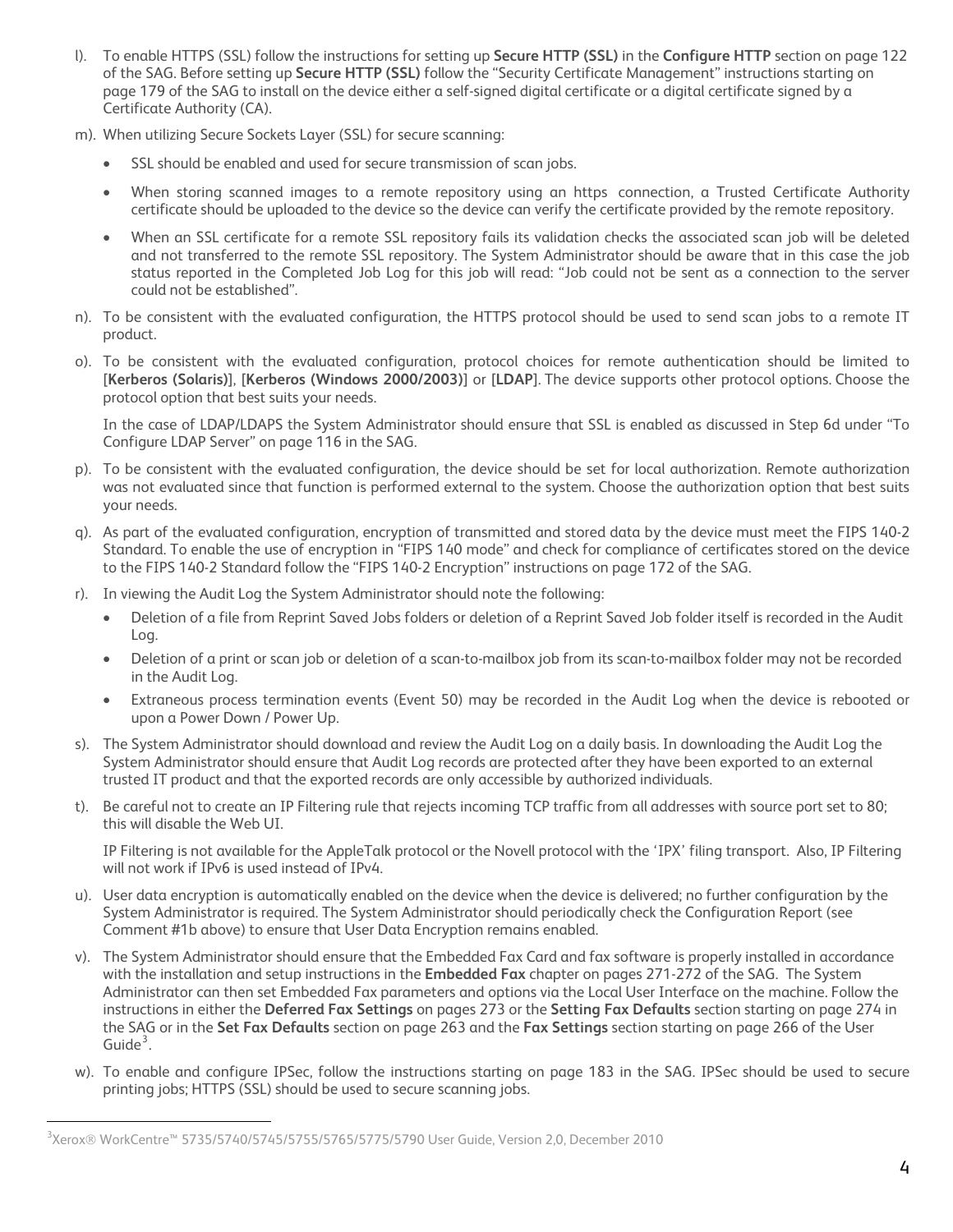Use the default values for IPSec parameters listed in the IPSec discussion starting on page 183 in the SAG whenever possible for secure IPSec setup.

- x). To enable the session inactivity timers (termination of an inactive session) from the Web UI follow the instructions on page 194 of the SAG.
- y). There is a software verification test feature that checks the integrity of the executable code by comparing a calculated hash value against a pre-stored value to ensure the value has not changed. To initiate this feature perform the following from the Web UI:
	- Select the **Properties** tab.
	- Select the following entries from the **Properties** 'Content menu': Security  $\rightarrow$  Software Verification Test.
	- Select the [**Start**] button to initiate the software verification test.
- z). To enable the Scan to Mailbox feature from the Web UI:
	- Select the **Properties** tab.
	- Select the following entries from the **Properties** 'Content menu': Services  $\rightarrow$  Scan to Mailbox  $\rightarrow$  Enablement
	- Select the [**Enable Scan to Mailbox**] button and then select the [**On Scan tab, view Mailboxes by default**] button.
	- Select the [**Apply**] button. This will save the indicated settings.

For the purposes of the evaluation, the Scan to Mailbox feature was set to store scanned documents only in private folders.

To set the scan policies for the Scan to Mailbox feature, select the following entries from the **Properties** '**Content** menu': **Services**  $\rightarrow$  **Scan to Mailbox**  $\rightarrow$  **Scan Policies. Public folders are not allowed in the evaluated configuration. The scan** policies should therefore be set as follows:

- Deselect [**Allow Scanning to Default Public Folder**].
- Deselect [**Require per Job password to public folders**].
- Select [**Allow additional folders to be created**]
- Select [**Require password when creating additional folders**].
- Select [**Prompt for password when scanning to private folder**].
- Deselect [**Allow access to job log data**].

È,

Passcodes for Scan-to-Mailbox mailboxes should be selected to be as random as possible and should be changed on a regular basis, consistent with applicable internal policies and procedures. Xerox recommends that the minimum length of a password assigned to a private Scan to Mailbox folder be 8 alphanumeric characters.

aa). In the evaluated configuration Embedded Fax Secure Receive option should be enabled,<sup>[4](#page-5-0)</sup> fax forwarding on receive feature should be enabled, and both the Local Polling option and embedded fax mailboxes should not used.

After normal business hours Fax Forwarding on Receive should be enabled and secure receive should be disabled.

- To enable/disable Secure Receive from the Local UI follow the instructions under "Secure Receive" on page 279 of the SAG. The System Administrator should ensure that the secure receive passcode, which is fixed at 4-digits, is changed every three days.
- To enable Fax Forwarding on Receive and establish up to five fax forward rules from the WebUI follow the instructions for "Fax Forward" starting on page 284 of the SAG.

The Mailbox and Polling Policy should be set to delete received faxes when they are printed. To set the Mailbox and Polling Policy follow the instructions under "File Management – Retained Document Policy" on page 282 of the SAG. Makes sure the 'Delete on Print' option is selected.

- bb). For best security print jobs submitted to the device from a client or from the Web UI should be submitted as a secure print job. Once a secure print job has been submitted the authenticated user can release the job for printing at the Local UI following the directions for releasing a job on page 244 of the User Guide.
- cc). In the evaluated configuration the Secure Print security function should be set to require the user ID for identification purposes to release a secure print job. Follow the instructions on page 31 of the SAG to access and configure the Secure Print security function.
- dd). Before upgrading software on the device via the Manual/Automatic Customer Software Upgrade, please check for the latest certified software versions. Otherwise, the machine may not remain in its evaluated configuration.
- ee). In the evaluated configuration, customer software upgrades via the network should be disabled.

<span id="page-5-0"></span> $^4$  This will apply to any received fax, including faxes that are remotely polled to the device from another remote fax machine or remote device.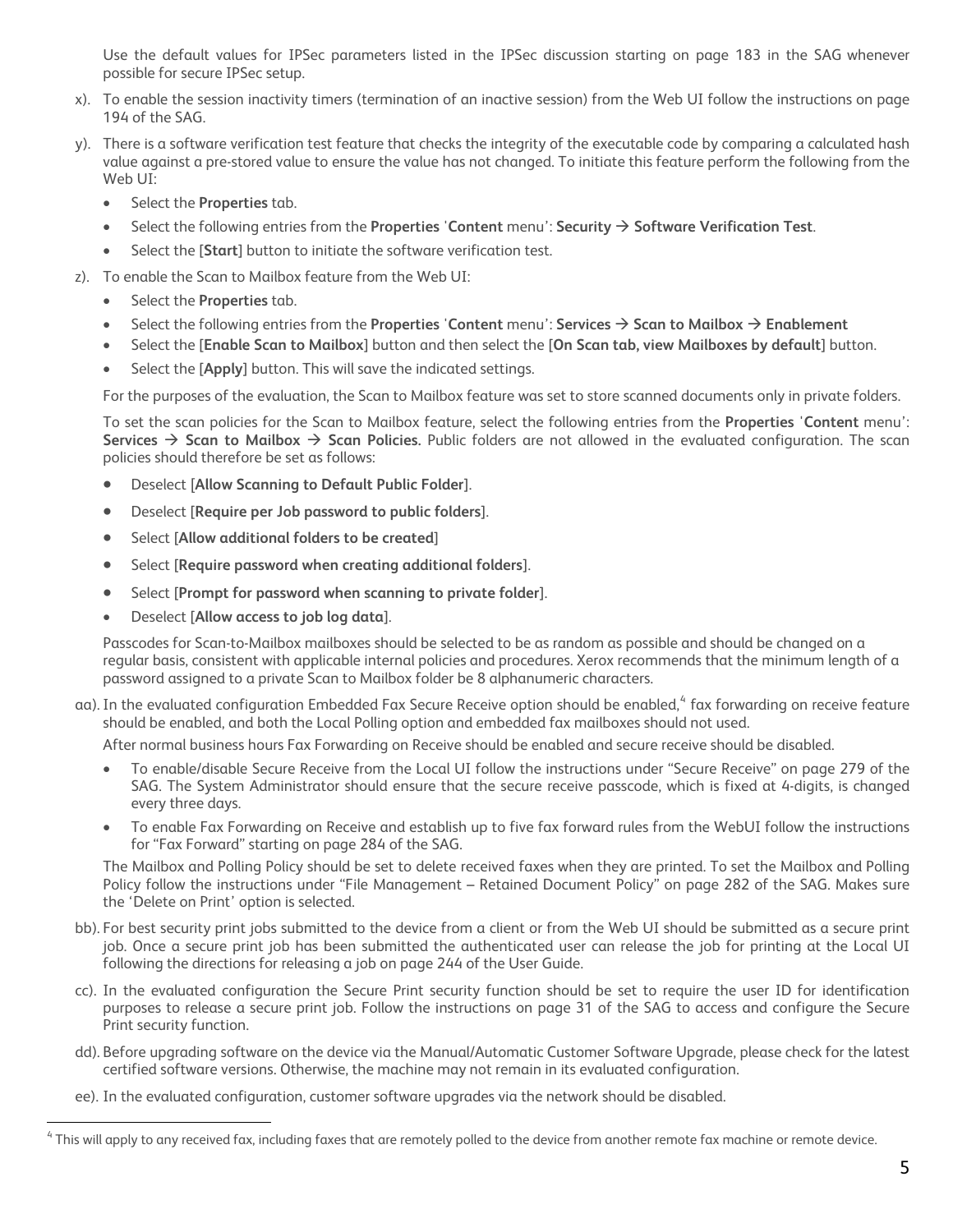- ff). In the evaluated configuration the domain filtering option for E-mail was set to limit the domains to which Scan to E-mail jobs can be sent. To enable the domain filtering option perform the following from the WebUI:
	- Select the **Properties** tab.
	- Select the following entries from the **Properties** '**Content** menu':
		- **Services**  $\rightarrow$  **Email**  $\rightarrow$  **Setup**. Select the **Security** tab
		- Select the [**Edit**] button under "Network Policies".
	- The Security:Distribution Restriction Web UI page will be displayed. Select one of the two desired options under "Domain Filter Settings" other than '**Off**' to enable the Email domain filtering feature. Add the desired domains to filter Email and Internet Fax jobs to and set the other settings on this page as desired.
	- Select the [**Save**] button. This will ensure Email domain filtering is enabled.
- gg). In the evaluated configuration the Hold All Jobs function should be configured so that Enablement is set to 'Hold All Jobs in a Private Queue' and the Unidentified Jobs Policies is set to 'Hold Jobs; Only Administrators can Manage Jobs'. Follow the instructions on page 32 of the SAG to access and configure the Hold All Jobs function.
- hh). The following features and protocols are not included in the evaluation:
	- Reprint from Saved Job
	- SMart eSolutions
	- Custom Services (Extensible Interface Platform or EIP)
	- Network Accounting and Auxiliary Access
	- NTP

È,

- Use of Embedded Fax mailboxes.
- Direct USB Printing
- Web Services
- ii). To enable and configure SNMPv3 follow the instructions in the "**To Configure SNMP v3"** section starting on page 103 of the SAG. SNMPv3 cannot be enabled until SSL (Secure Sockets Layer) and HTTPS (SSL) are enabled on the machine. Once SNMPv3 is enabled, however, SSL can be disabled and SNMPv3 will still function properly.

The System Administrator should be aware that in configuring SNMPv3 there is the option of resetting both the Privacy and Authentication passwords back to their default values. This option should only be used if necessary since if the default passwords are not known no one will be able to access the SNMP administrator account**[5](#page-6-0)** .

- 2. Although not part of the evaluated configuration, Xerox recommends that if the use of SNMP v1/v2c is desired the System Administrator change the SNMP v1/v2c public/private community strings from their default string names to random string names.
- 3. Customers should sign up for the RSS<sup>[6](#page-6-1)</sup> subscription service available via the Xerox Security Web Site (Security@Xerox) at [www.xerox.com/security](http://www.xerox.com/security) that permits customers to view the latest Xerox Product Security Information and receive timely reporting of security information about Xerox products, including the latest security patches.
- 4. The device should be installed in a standard office environment. Office personnel should be made aware of authorized service calls (for example through appropriate signage) in order to discourage unauthorized physical attacks such as attempts to remove the internal hard disk. The System Administrator should also ensure that office personnel are made aware to pick up the outputs of print and copy jobs in a timely manner.
- 5. Customers who encounter or suspect software problems should immediately contact the Xerox Customer Support Center to report the suspected problem and initiate the SPAR (Software Problem Action Request) $^7$  $^7$  process for addressing problems found by Xerox customers.

<span id="page-6-0"></span> $^{\rm 5}$ The SNMP administrator account is strictly for the purposes of accessing and modifying the MIB objects via SNMP; it is separate from the System Administrator "admin" user account or user accounts given SA privileges by the System Administrator "admin" user. The administrator account can

<span id="page-6-1"></span>not perform any System Administrator functions.<br><sup>6</sup> RDF Site Summary, or Rich Site Summary, or Really Simple Syndication – A lightweight XML format for distributing news headlines and other content on the Web. Details for signing up for this RSS Service are provided in the **Security@Xerox RSS Subscription Service** guide posted on the Security@Xerox site at

**[http://www.xerox.com/go/xrx/template/009.jsp?view=Feature&ed\\_name=RSS\\_Security\\_at\\_Xerox&Xcntry=USA&Xlang=en\\_US.](http://www.xerox.com/go/xrx/template/009.jsp?view=Feature&ed_name=RSS_Security_at_Xerox&Xcntry=USA&Xlang=en_US)** <sup>7</sup>

<span id="page-6-2"></span>A SPAR is the software problem report form used internally within Xerox to document customer-reported software problems found in products in the field.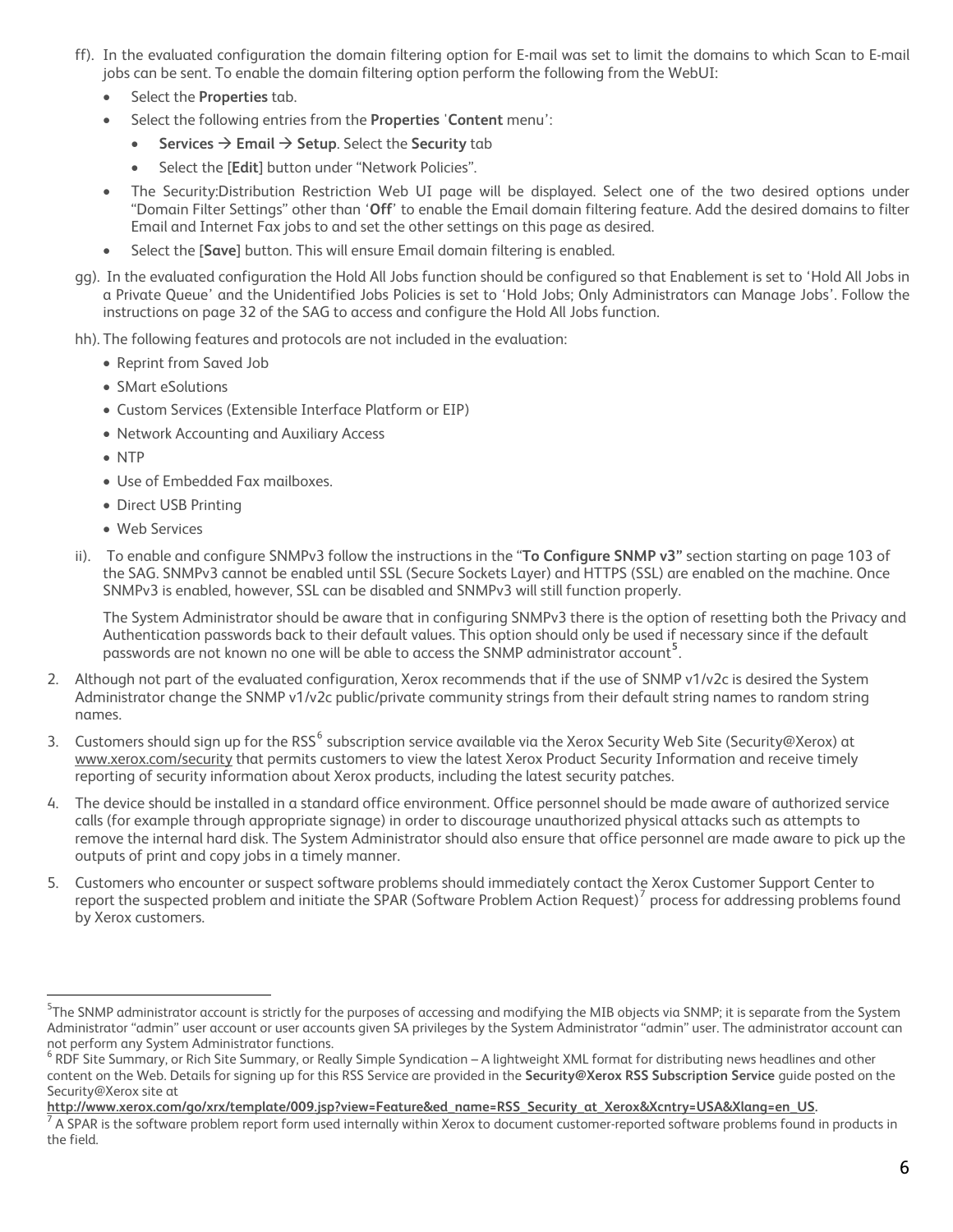- 6. Caution: These systems allow an authenticated System Administrator to disable functions like On Demand Overwrite that are necessary for secure operation. System Administrators are advised to periodically review the configuration of all installed machines in their environment to verify that the proper secure configuration is maintained.
- 7. Depending upon the configuration of the device two IPv4 addresses, a primary IPv4 address and a secondary IPv4 address, may be utilized. The System Administrator assigns the primary IPv4 address either statically or dynamically via DHCP from the *IP (Internet Protocol)* page on the Web UI<sup>[8](#page-7-0)</sup>. The second IPv4 address is assigned via APIPA when the System Administrator enables the 'Self Assigned Address' option from the *IP (Internet Protocol)* page on the Web UI. If the 'Self Assigned Address' option is enabled (which is the default case), this secondary IPv4 address will not be visible to the SA<sup>[9](#page-7-1)</sup>. Xerox recommends that the 'Self Assigned Address' option from the Web UI *IP (Internet Protocol)* page be disabled unless either APIPA is used or Apple Rendezvous/Bonjour support is required.
- 8. If a system interruption such as power loss occurs a job in process may not be fully written to the network controller hard disk. In that case any temporary data created will be overwritten during job recovery but a corresponding record for the job may not be recorded in the completed job log or audit log.
- 9. If IPv6 is disabled and then a software upgrade is performed by a Xerox Service Technician using an AltBoot, IPv6 will be disabled even though both the Local UI and Web UI show that IPv6 is enabled. IPv6 can be enabled again via the Web UI by first disabling and then re-enabling it.
- 10. A unique Scan-to-Mailbox mailbox should be established for each authenticated user.
- 11. Remote Polling should only be used by the System Administrator.
- 12. Printing of Embedded Fax confirmation reports is not included in the evaluation. The Embedded Fax cover sheets should not be printed with an Embedded Fax job.
- 13. Users should be aware that correct remote repository document pathnames for the receipt of workflow scanning jobs should start with one '\' and not two '\'s.
- 14. Users should be provided with appropriate training on how to use these systems in a secure manner before being assigned user accounts to access the device.
- 15. The following security-relevant window is available from the Local User Interface with System Administrator login and authentication. This window provides standard system configuration or job management capability:
	- **Reset Local UI to Factory Defaults**  Allows the System Administrator to reset the UI to its factory default values. Is accessible by selecting the following from the Tools Pathway (via selecting the [Machine Status] hard button): [**Device**  Settings] button → [Reset UI to Factory Settings...] button.
- 16. The following windows are available to any authenticated and authorized user from the Local User Interface. These windows provide standard machine services or job management capability:
	- **Changing the Kerberos Server via the Local UI**  Allows a user, in the case where more than one Kerberos Server has been set up by the System Administrator for network authentication, to switch between Kerberos servers for the purpose of user authentication at the Local UI. Is accessible by selecting the [**DNS…**] button in the upper right corner of the Authentication Required screen on the Local UI when the user is attempting to be authenticated.
	- **Workflow Scanning Authentication Required**  Allows a user to enter the proper user credentials for a workflow scanning job being sent to a network destination that requires user login. Is accessible by selecting the following screens/buttons in order: [Services Home] hard button  $\rightarrow$  [Workflow Scanning] button  $\rightarrow$  [Start] hard button when a user is submitting a workflow scanning job to a network destination that requires user login  $\rightarrow$  [OK] button.
	- **Overwrite Security Failure**  Automatically provides an error message to the user is case an Immediate Image Overwrite of a copy, print, workflow scanning, scan to email, Internet Fax or Embedded Fax job fails. The error message informs the user to notify the System Administrator that an On Demand Overwrite should be run and persists on the Local UI screen until either a manual or a scheduled On Demand Overwrite is initiated.
	- **Internet Fax Build Job**  Allows a user to program, scan and store individual Build Job segments for an Internet Fax job. Is accessible by selecting the following: [Services Home] hard button  $\rightarrow$  Internet Fax button  $\rightarrow$  Job Assembly tab  $\rightarrow$  [Build **Job**] button.
	- **Pausing an active job being processed by the device**  Allows the user to pause an active copy, print, workflow scanning, scan to email, Internet Fax or Embedded Fax job while it is being processed. Is accessible by selecting the [**Stop**] machine hard button while a job is being processed by the device. Depending on the type of jobs being processed by the device when the [**Stop**] button is selected, one of the following **Pause** windows will be displayed as appropriate to allow the user to

<u>—</u>

<span id="page-7-0"></span> $^8$  The primary IPv4 address can also be assigned dynamically via DHCP from the Dynamic Addressing screen on the Local UI.<br> $^9$  The primary IPv4 address will glygys be displayed on the Configuration Pepert that can be pr

<span id="page-7-1"></span><sup>&</sup>lt;sup>9</sup> The primary IPv4 address will always be displayed on the Configuration Report that can be printed for the device.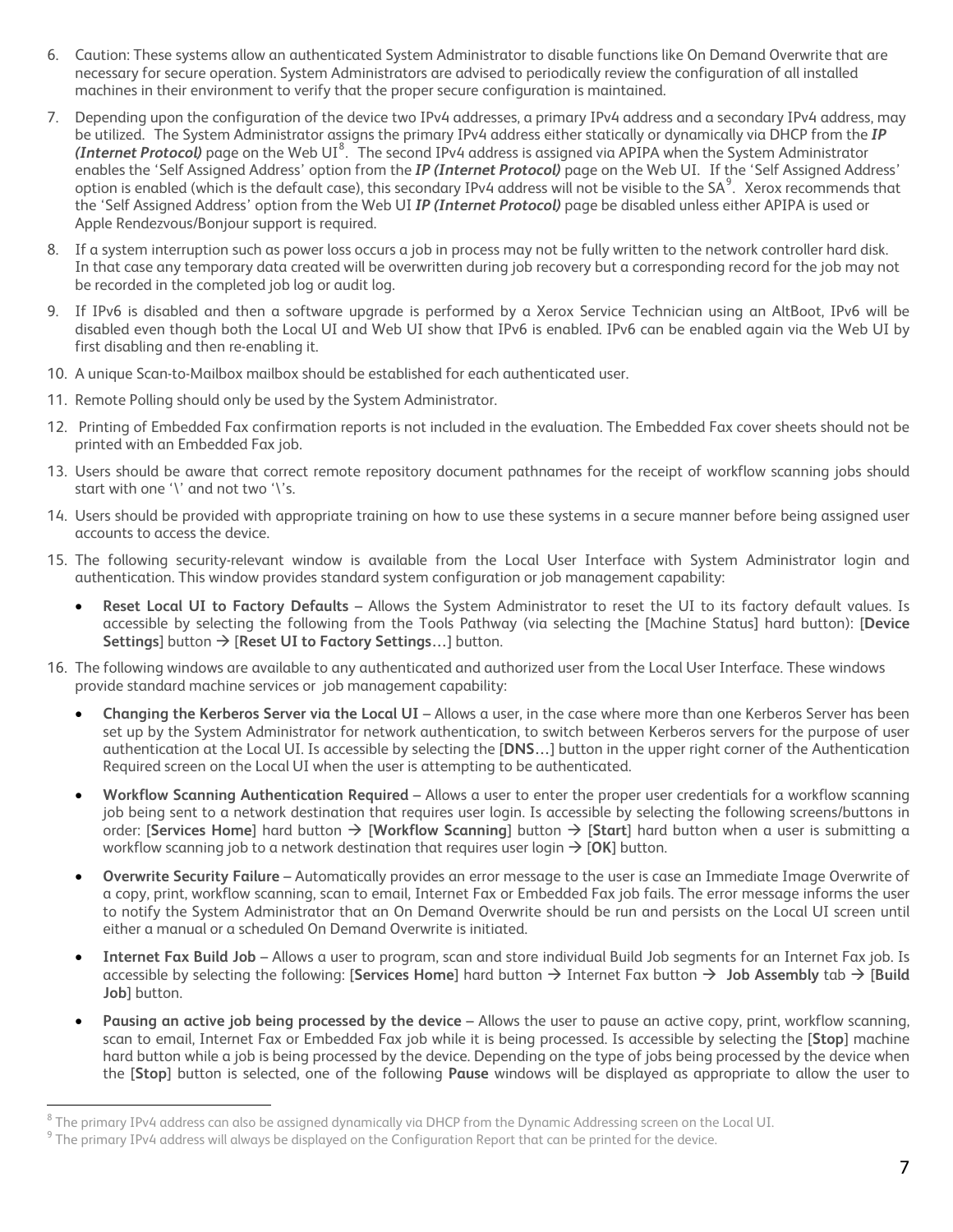determine whether to delete or continue processing of the job: **Scanning Pause** window, **Printing Pause** window, **Copy Only (Scanning and Printing) Pause** window, **Scanning/Printing (Simultaneous Jobs) Pause** window, **Scanning Build Job Segment (No Printing) Pause** window, **Printing Build Job Segment (No Scanning) Pause** window or **Scanning Build Job Segment/Printing Another Job Pause** window.

- **User Interface Diagnostics** Allows the user to run diagnostics on the User Interface software. Is accessible by pressing the machine hard buttons '**Dial Pause**' + '**\***' + '**#**' in that order.
- **Encryption/Decryption in Progress Pop-Up Screen**  Informs the user that the systems is performing an encryption or decryption of data stored on the Network Controller hard disk. The **Data Encryption/Decryption in progress** pop-up screen will appear automatically whenever a machine that is in an operational mode receives a request that requires data stored on the Controller hard disk to be either encrypted or decrypted.
- 17. The Web UI provides a set of on-line help pages that provide guidance on most of the Web UI pages. These on-line help pages can be accessed from the Web UI by selecting the [**Help**] button on the upper right hand corner of every Web UI page; the online help page corresponding to the Web UI page being viewed will be displayed. There is also a 'TOC' contents list of all Web UI help pages to the left of each help page; scrolling through the content list and selecting the desired page will also cause the applicable on-line help page to be displayed.

The following pages are available from the Web UI with System Administrator login and authentication but are not documented in the SAG, User's Guides or the on-line help:

- **Certificate Key Length**  Allows the System Administrator to define the minimum encryption key length. Is accessible by selecting the **Properties** tab and then selecting the following entries from the Properties 'Content menu': Security  $\rightarrow$ Security Certificates → Certificate Key Length.
- **SMB Filing**  Allows the System Administrator to set whether information set to/from the device using SMB will be encrypted. Is accessible by selecting the **Properties** tab and then selecting the following entries from the Properties 'Content menu': **Connectivity**  $\rightarrow$  **Protocols**  $\rightarrow$  **SMB Filing**.
- **Security Certificates, Domain Controller Certificates**  Allows the System Administrator, when the 'Authentication method on the machine's touch interface (Touch UI)'[10](#page-8-0) on the **Authentication, Authorization and Personalization** page is set to "Smart Cards",<sup>[11](#page-8-1)</sup> to manage domain controller certificates installed or to be installed on the device. Is accessible by selecting the **Properties** tab and then selecting the following entries from the Properties 'Content menu': **Security Certificates** Æ **Domain Controller Certificate(s)** tab .
- **Install Domain Controller Certificates**  Allows the System Administrator, when the 'Authentication method on the machine's touch interface (Touch UI)' on the **Authentication, Authorization and Personalization** page is set to "Smart Cards", to install a domain controller certificate on the device. Is accessible by selecting the **Properties** tab and then selecting the following entries from the Properties 'Content menu': **Security Certificates**  $\rightarrow$  **Domain Controller Certificate(s)**  $\text{tab} \rightarrow \text{Install Domain}$  Controller Certificate button.
- **Application Domain/Content Query** Allows the configuration of the system to perform an LDAP query for the logged-in user's authentication domain prior to authenticating the server. Is accessible by typing **http://{IP Address}[12](#page-8-2)/diagnostics/index.dhtml** and then selecting '**Authentication Domain/Context Query**' from the **Diagnostics** Content Menu.
- **Scanning Lock Files** Allows bypassing the filename locking feature. Is accessible by typing **http://{IP Address}/diagnostics/index.dhtml** and then selecting '**Scanning Lock Files**' from the **Diagnostics** Content Menu or by typing **http://{IP Address}/diagnostics/lockFiles.dhtml**.
- **Gray Other Queue Button** Allows the System Administrator to grey out the 'Other Queue' button on the Local UI. Is accessible by typing **http://{IP Address}/diagnostics/index.dhtml** and then selecting '**Grey Other Queues Button**' from the **Diagnostics** Content Menu or by typing **http://{IP Address}/diagnostics/hideotherqueuesbutton.php**.
- **Secure Print Alphanumeric PIN** Allows the System Administrator to set the secure print PIN to be alphanumeric characters instead of just digits. Is accessible by typing either **http://{IP Address}/diagnostics/index.dhtml** and then selecting '**Secure Alphanumeric PIN**' from the **Diagnostics** Content Menu or by typing **http://{IP Address}/diagnostics/secureprintalphanumericpin.php**.
- **Secure Attribute Editor** Allows the user to change some system attributes related to PDLs (e.g., memory usage, copies per page, etc.). Is accessible by typing **http://{IP Address}/diagnostics/secureattr.dhtml**.

<u>—</u>

<span id="page-8-0"></span><sup>&</sup>lt;sup>10</sup> 'Touch UI' is another term for the Local UI.

<span id="page-8-1"></span><sup>11</sup> See the **Authentication Configuration** section starting on page 156 of the SAG on how to set this parameter.

<span id="page-8-2"></span><sup>&</sup>lt;sup>12</sup> {IP Address} is the IPv4 address of the machine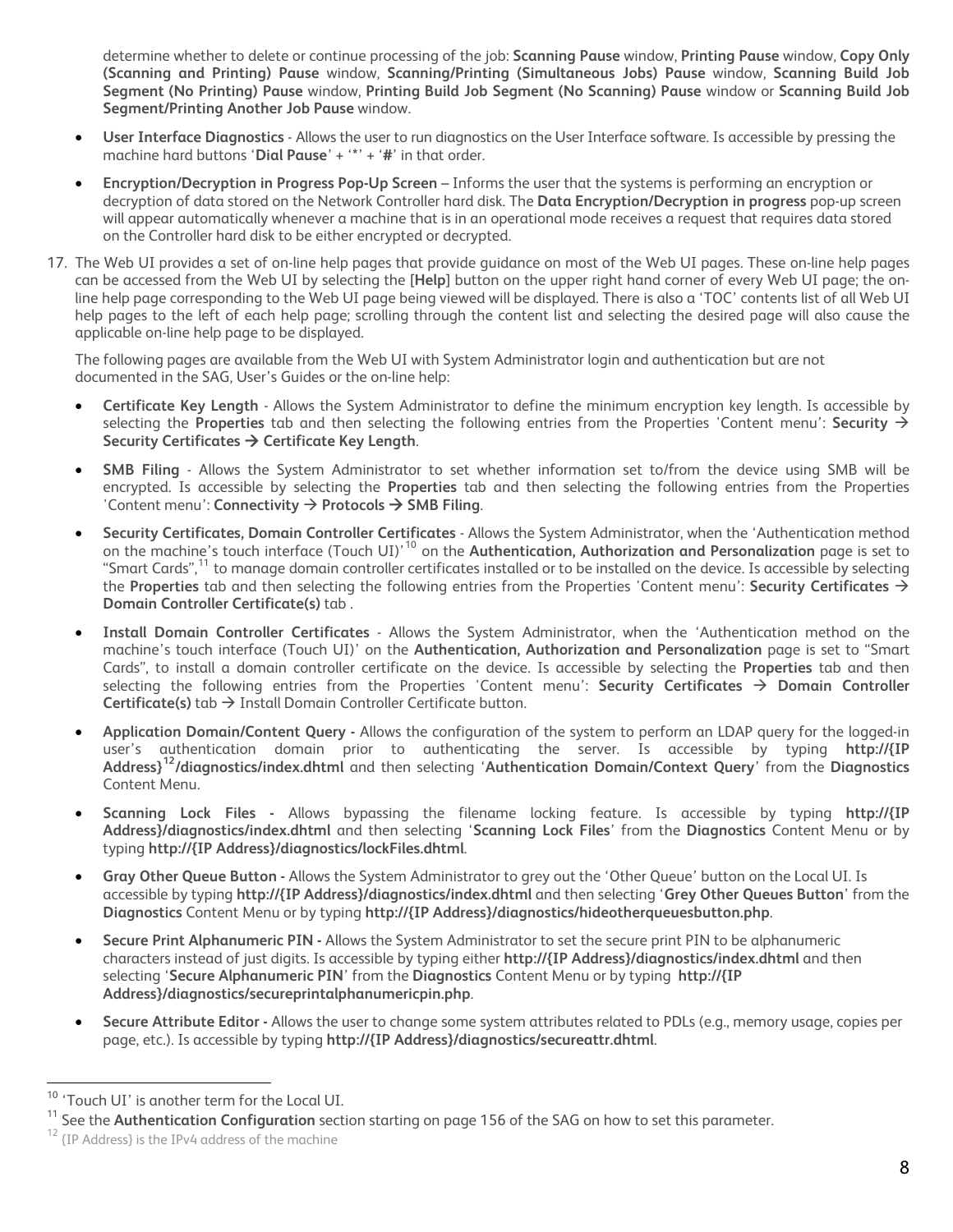- **Suppress Job Name** Allows the System Administrator to suppress displaying the job name on the Banner Page when submitting a print job. Is accessible by typing **http://{IP Address}/diagnostics/jobNameSuppress.dhtml**.
- **Job Log File Format** Allows the System Administrator to set the XML job log file format. Is accessible by typing **http://{IP Address}/diagnostics/jobLog.dhtml**.
- **File Extension Case** Allows the System Administrator to select all file extensions to be created in either lower or upper case. Is accessible by typing **http://{IP Address}/diagnostics/fileExtensionCase.dhtml**.
- **Email Security** Allows the System Administrator to secure the device's email service. Is accessible by typing **http://{IP Address}/diagnostics/emailSecurity.php**.
- **Binary Printing Support** Allows the device to accept printing jobs that are identified as binary files. Is accessible by typing **http://{IP Address}/diagnostics/binaryAllow.php.**
- **XSA Reports with User IDs** Allows the device to generate Xerox Standard Accounting reports with User IDs. Is accessible by typing **http://{IP Address}/diagnostics/enableUserID.php**.
- **Postscript Filter PDL Guessing Policy** Allows the System Administrator to select whether the Postscript Filter guess algorithm will use a strict or loose interpretation. Is accessible by typing **http://{IP Address}/diagnostics/postScriptTokens.php**.
- **Web Services IP Lockout Reset** Allows the System Administrator to clear the Web Services IP Address Lockout cache. Is accessible by typing **http://{IP Address}/diagnostics/ipLockout.php**.
- **Service Registry Reset** Allows the System Administrator to reset the device's Service Registry to its default values. Is accessible by typing **http://{IP Address}/diagnostics/registryReset.php**.
- **Job Queue Limit** Allows the System Administrator to set the maximum number of jobs that can be listed in the device's job queues. Is accessible by typing **http://{IP Address}/diagnostics/jobLimit.php**.
- **Barcode Space Character Interpretation** Allows the System Administrator to choose how the device renders space characters within barcode fonts. Is accessible by typing **http://{IP Address}/diagnostics/barcodeSpaceToggle.php**.
- **Filename Extension** Allows the authorized user to select all filename extensions to be created in either lower case or upper case. Is accessible by typing **http://{IP Address}/diagnostics/fileExtensionCase.php**.
- **DHCP v6** Allows the System Administrator to choose which compliance option will be followed when DHCP v6 is used. Is accessible by typing **http://{IP Address}/diagnostics/dhcpv6Options.php**.
- **View Service Registry Contents** Allows the System Administrator to view the contents of the device's Service Registry. Is accessible by typing **http://{IP Address}/diagnostics/viewRegistry.php**.
- **Diagnostics Tree** Allows the System Administrator to view the selectable list of diagnostics Special Purpose Pages. Is accessible by typing **http://{IP Address}/diagnostics/tree.php**.
- **Color Copy Control Test Result** Allows the System Administrator to view the Color Copy Control test results. Is accessible by typing **http://{IP Address}/diagnostics/testResult.php**.
- **PCL Advanced Configuration** Allows the System Administrator to enter the desired PCL advanced configuration paper size code. Is accessible by typing **http://{IP Address}/diagnostics/pclSetup.php**.
- **Control Kerberos Settings** Allows the System Administrator to control how the device performs Kerberos authentication with a domain controller, LDAP server and other kerberized services as they are developed. Is accessible by typing **http://{IP Address}/diagnostics/kerberosSettings.php**.
- **Download DLM PCL Forms** Allows the System Administrator to download the DLM PCL forms into the device. Is accessible by typing **http://{IP Address}/diagnostics/dl\_pcl.php**.
- **Multiple Pages per JBIG2 Dictionary** Allows the System Administrator to enable the multiple pages per JBIG2 dictionary feature (for PDF and PDF/A only). Is accessible by typing **http://{IP Address}/diagnostics/disableMultiplePages.php**.
- **Show WebUI Configuration Page** Allows the System Administrator to enable users who are not authenticated administrators to view the WebUI Configuration Page. Is accessible by typing **http://{IP Address}/diagnostics/ShowConfigSheet.php**.
- **NTLM v2 Response** Allows the System Administrator to enable the device to send only the NT Lan Manager (NTLM) Version 2 protocol (and refuse the LM & NTLM versions). Is accessible by typing **http://{IP Address}/diagnostics/NTLMSecurity.php**.